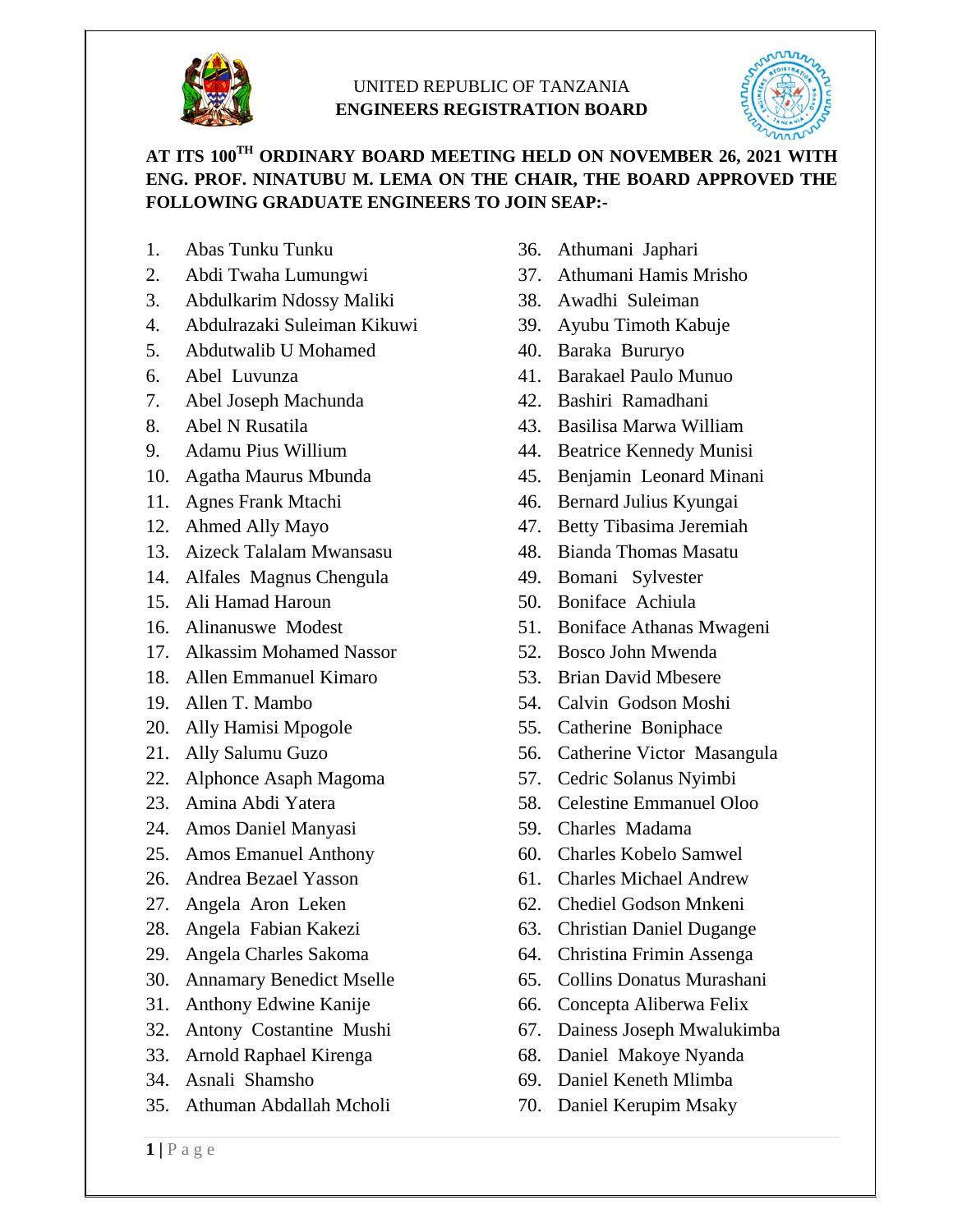- 71. Daniel Mathias Kagisa
- 72. Daud Guyela
- 73. Daudi R Massam
- 74. David Joshua Malugu
- 75. Davis Martin Magagura
- 76. Deodatus Kamilius Mlelwa
- 77. Deogratias Bartholomew Binigiri
- 78. Deogratias K Chagula
- 79. Dickson Melchiad
- 80. Digna Felix Lyimo
- 81. Dismas Gregory
- 82. Dismas M. Matete
- 83. Dominick Desdery Karugendo
- 84. Donat Thomas Shukuru
- 85. Doreen Jerome Mlele
- 86. Doris George Kiwelu
- 87. Edgar Bosco Mlowe
- 88. Edward Barnabas
- 89. Edward Adolph Ninde
- 90. Edwin Reginald Hildegard
- 91. Eladius Kalungura
- 92. Elesia Mkumbwa
- 93. Elia Lazaro Kateph
- 94. Elia Richard Mwalyashi
- 95. Elias Liberati Aweda
- 96. Eligi Respigi Shayo
- 97. Elilumba Hamis
- 98. Elina Caroly
- 99. Elina Aloyce Kyando
- 100. Elisha Boniface Msigwa
- 101. Eliya Kaleb Eliasi
- 102. Elyson Sylvester Shunashu
- 103. Emanuel Bruno Ndongoro
- 104. Emanuel Nathanael Madangi
- 105. Emanueli Pastory Faustini
- 106. Emmanuel Barnabas Bampabula
- 107. Emmanuel Dickson Kabudi
- 108. Emmanuel Kabyemela Kagya
- 109. Emmanuel Kisinza Malabija
- 110. Emmanuel Moses Pole
- 111. Emmanuel Nonga Gaudence
- 112. Emmanuel Sebastian Dahaye
- 113. Emmanuel William Nicas
- 114. Erick Peter Mbise
- 115. Erick Were
- 116. Erick Ezekiel Kilawa
- 117. Erick Osward Sinkala
- 118. Evarist Akwilin Alphonce
- 119. Evody Gerald Kabuta
- 120. Ezra Emmanuel Ntahondi
- 121. Fadhili Yusuph
- 122. Fadhili Abeidy Nyamwinuka
- 123. Faraja Lameck Komba
- 124. Faraji Jumanne Salumu
- 125. Farida Saidi Salum
- 126. Fatuma Ally Awadhi
- 127. Faustine Bujashi
- 128. Felix Hudson Kayunga
- 129. Fetzer Eugene Mmari
- 130. Flowin F Kibung'A
- 131. Force Lugembe Ndege
- 132. Francis James Mwampashi
- 133. Frank Nestory
- 134. Frank Eugene Ibegero
- 135. Frank Francis Chavalah
- 136. Frank Peter Bigirwamungu
- 137. Fravius Adolph
- 138. Fred Frank Mwakalinga
- 139. Fredy Loth Kilanga
- 140. Gabriel Valerian Tarimo
- 141. Geofrey Eliud Yotham
- 142. George Mtuki Nyabara
- 143. Gervas Gerold Lukinja
- 144. Gilbert Eben Ringo
- 145. Gilbert Gabriel Uforo
- 146. Gilbert Martin Mollel
- 147. Given Daniel Kowero
- 148. Gloria Felix Nkondo
- 149. Gloria Bonaventura Wella
- 150. Godfrey Joseph
- 151. Godfrey Gozbert Nyamwihula
- 152. Godfrey Isaac Mwakalambo
- 153. Godlisten Michael Kavishe
- 154. Godlove Leonard Augustino
- 155. Goodluck Pardon Busumbiro
- 156. Goodluck Danford Mfikwa

 $2|P$ age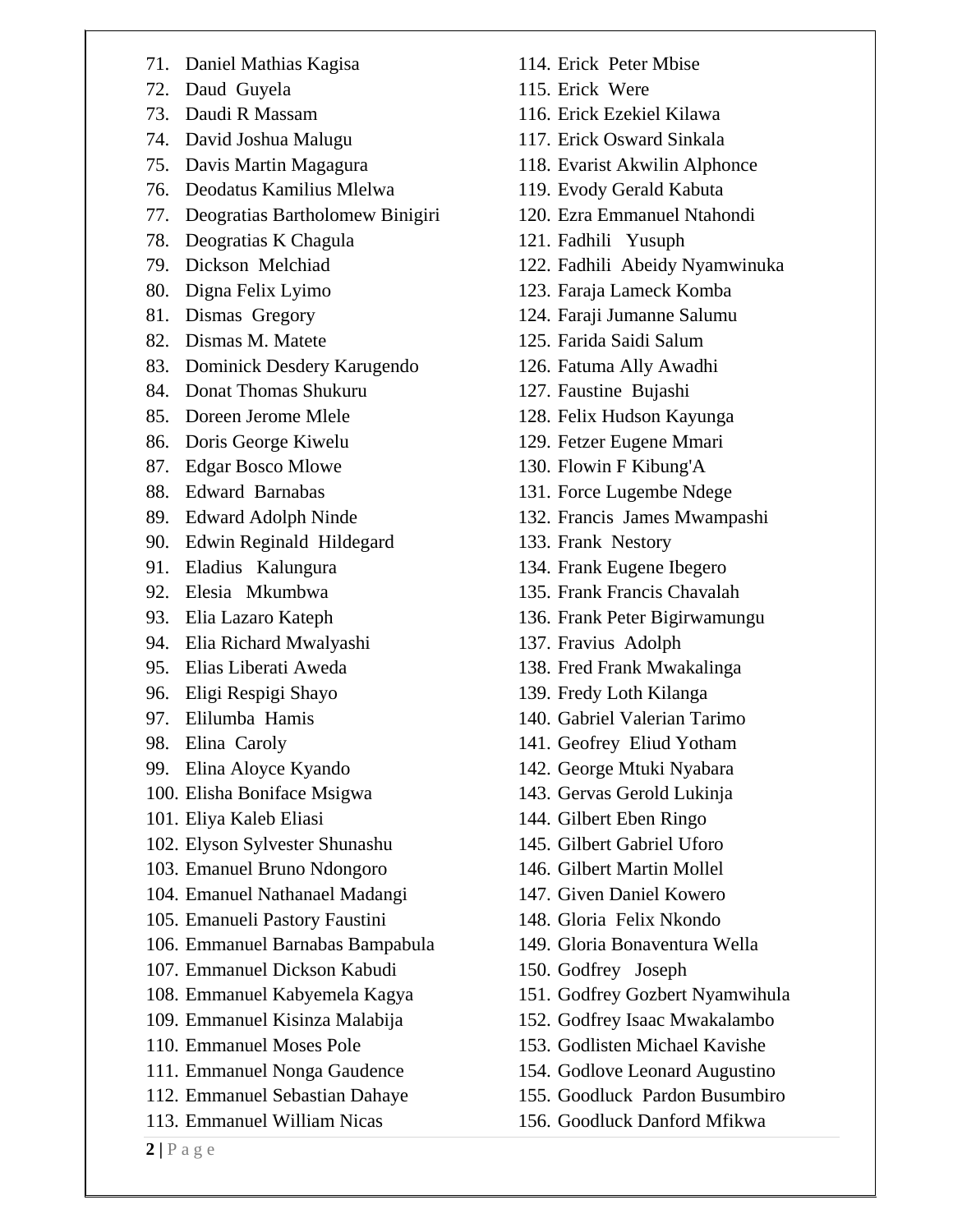157. Goodluck Emmanuel Kissanga 158. Goodluck Harika Mchunguzi 159. Grace L. Mathew 160. Gratitude Msafari 161. Greyson John Mfilinge 162. Haji Said Fimbombaya 163. Hakimu H Ngongongo 164. Halima Awadhi Massawe 165. Hamimu Swalehe 166. Happiness Charles Panga 167. Happy Patson Lutumo 168. Heavenlight Emillian Urio 169. Helena Edward Kidimwa 170. Hellen Grayson Wimile 171. Henry Frank Sembe 172. Heri Cephas Njombe 173. Hope Jackson Meshack 174. Hubert Hubert Mbawala 175. Hussein Hamidu 176. Hussein Abdallah Kambangwa 177. Ibon Hemed 178. Innocent Alex 179. Innocent Apolinary Kyara 180. Innocent Elirehema Mwanga 181. Innocent Oliva Mtui 182. Irene Yohana Issah 183. Irene Frank Ngonya 184. Irene Jeremiah Sangiwa 185. Irene Thadeus John 186. Isihaka Amiri 187. Ismail Hassan 188. Issamu Fred Ngwalo 189. Jackline Massawe 190. Jackline Baltazary Kimaro 191. Jackson F Masamu 192. Jackson Japhet Mssawa 193. Jackson Richard Laizer 194. Jacob Peter Mchaki 195. Jacob Tumainiely Octavian 196. James Filbert Kadogo 197. James Martin Mmari 198. Janeth Kenedy William 199. Japhet Kitunda Ntakahoraho

- 200. Japhet William
- 201. Jason Sospeter Ntoke
- 202. Jeff Christopher Muleju
- 203. Jefta Makongoro Julius
- 204. Jenipha Justinian
- 205. Jestina Meckson Nyalusi
- 206. Jimmy Elisamon Matawana
- 207. Jimylee Mpendo
- 208. Joannes Ishengoma Bilasho
- 209. John Felix
- 210. John B Masini
- 211. John Yohannes Sanga
- 212. Johnson J Nchimbi
- 213. Joseph Christopher Nyarubamba
- 214. Joseph Peter Nyagawa
- 215. Josephat Mihija Kadoto
- 216. Josephine John Mtamwa
- 217. Joshua Isack
- 218. Josia Amon Bilikwija
- 219. Julias Modestus Mgimwa
- 220. Julius Andrew
- 221. Julius Paul Matiku
- 222. Juma Abdallah Kiumba
- 223. Juma K Hassani
- 224. Juma Miraji Mshana
- 225. Jupiter Prosper Shoo
- 226. Justa Mbelwa
- 227. Justine M Kajana
- 228. Justine Festo Choga
- 229. Justus Audax
- 230. Justus Frednarnd Ntibikeha
- 231. Kaijage Leonard
- 232. Kalimunda S Mwaiteleke
- 233. Kapuli Mpemba
- 234. Karim Manuary Maeda
- 235. Kaweme Rajabu Abdallah
- 236. Kefa Maketa
- 237. Kelvin Emanuel Kessy
- 238. Kelvin Nicholaus Meela
- 239. Kelvin-Elly Gamma Kitira
- 240. Kessy Abdallah Furutuni
- 241. Khamisi Abeid Ngonde
- 242. Kitula Nkinda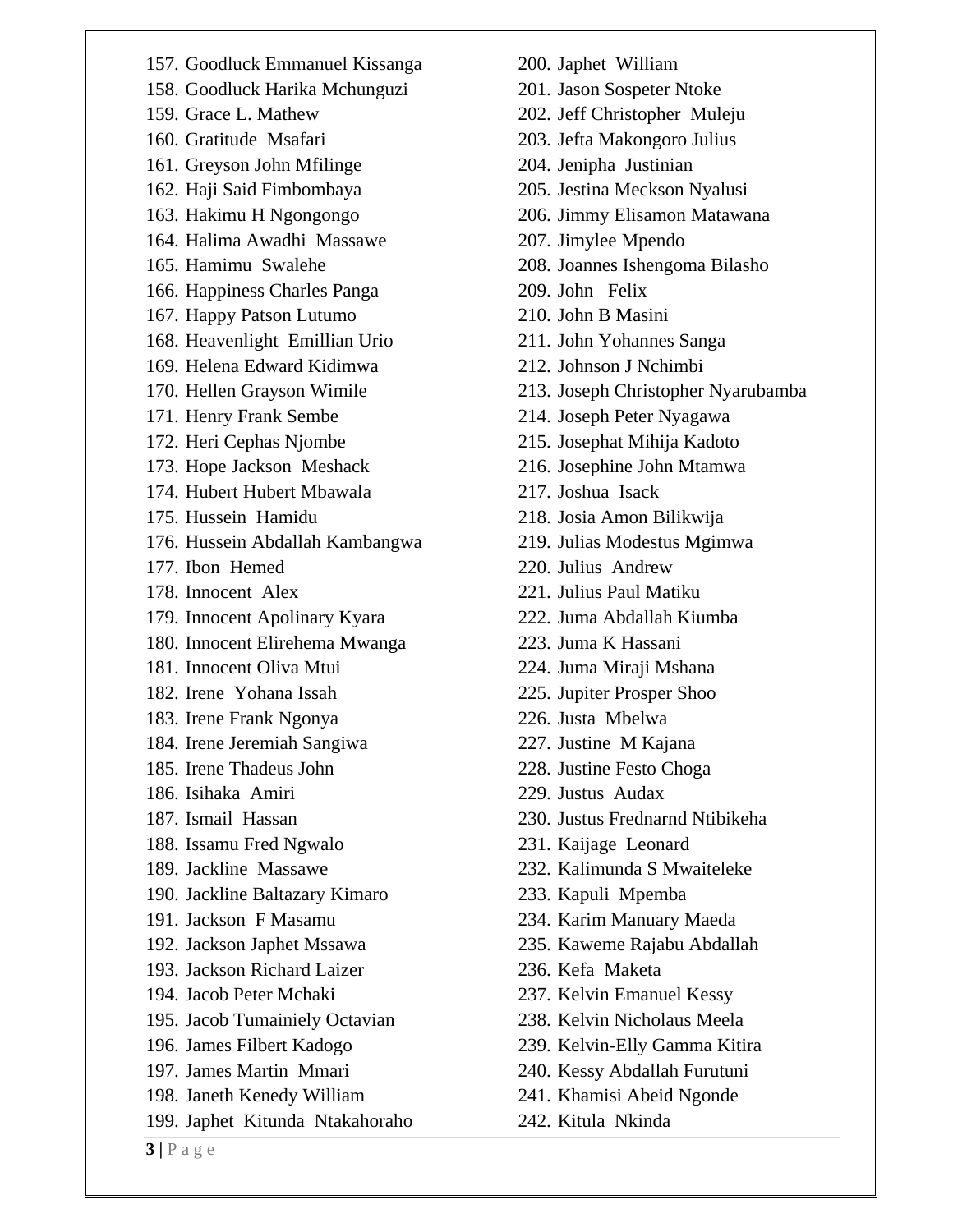|  | 243. Kombo Hamis Juma |  |  |
|--|-----------------------|--|--|
|--|-----------------------|--|--|

- 244. Kulwa Deus
- 245. Kulwa Said Omary
- 246. Kulwa Simon Bugalama
- 247. Laurent Ambros Mganga
- 248. Leonard John Nyakibari
- 249. Leonida Charles Kalinga
- 250. Linda Obedie Kimaro
- 251. Lisa Richard Kiiza
- 252. Lubona P Timothy
- 253. Lucy Johnson Mwakibinga
- 254. Lydia Emanuel Nyalaja
- 255. Lydia Malaki
- 256. Lydia Rweyemamu Frednand
- 257. Magania Ally Magania
- 258. Mahdi Mukta Iddi
- 259. Maiko Alfonsi Mkumba
- 260. Mariam Kitowe
- 261. Mariam Hussein Lugeto
- 262. Mariamu Erasto Mkwabi
- 263. Martha Julius
- 264. Martina Festo
- 265. Mary Mathew Nkurlu
- 266. Mary Paul Clemence
- 267. Mathew Elias
- 268. Mathias John Karol
- 269. Matutu Ivan Godfrey
- 270. Mayela Yombo
- 271. Mbiha Fanuel
- 272. Mbuzimbili Richard
- 273. Meshack John Jackobo
- 274. Michael Boniface Baragwiha
- 275. Michael Kaifas Mpogole
- 276. Michael Paschal Kigingi
- 277. Michael R Daluti
- 278. Milson Eckson Kibona
- 279. Mintanga Abdallah Mintanga
- 280. Mitchell James Dotto
- 281. Mkamba Nusura Hussein
- 282. Moses David Kumenya
- 283. Moshi Ramadhani Mpendu
- 284. Mpeligwa Joseph Mwakipesile
- 285. Muhabe Joseph Muhabe
- 286. Mwanaisha Ally Kulinga
- 287. Mwandu Onesmo
- 288. Naomi Newton Massamu
- 289. Naomi Peter Benedictor
- 290. Nassir Hassan Turrango
- 291. Nassor Morsady Hassan
- 292. Nedson Benedictor
- 293. Neema Lucas Mzena
- 294. Neema R Massawe
- 295. Neligwa Nahum Nassary
- 296. Newton Edward Matemba
- 297. Nezia Michael Fundo
- 298. Ngusa Paulo Ngusa
- 299. Nicodemas Felix Riwa
- 300. Nidger Eusebius Kayombo
- 301. Noel Zacharia
- 302. Ntezimana Michael Ndaruhijwe
- 303. Nuru Samson Shakilyoma
- 304. Nyemo Eliya Ngambusu
- 305. Nyeura Jumanne
- 306. Omary Ismail Hussein
- 307. Paul Kelvin Jimmy
- 308. Paul Louis Accaro
- 309. Paul Yohana Ndanauze
- 310. Paulina Anyitike Anyelwisye
- 311. Paulo Benard Ngalawa
- 312. Peace Mussa Ndorero
- 313. Pendo Costantine Shillingi
- 314. Peter Daud Msendo
- 315. Philemon Morand Tirukaizile
- 316. Philipo Mchiba Charles
- 317. Pudensiana Peter Mpangala
- 318. Queen Esaya Pallangyo
- 319. Rahim Abdallah Mbezi
- 320. Rahim Mohamed Mbunji
- 321. Ramadhani Hamisi Shabani
- 322. Rashid Abdallah Dickemllah
- 323. Rashid Twaha Kapungu
- 324. Rashidi Iddi Zayumba
- 325. Raymond Julius
- 326. Regina John Zacharia
- 327. Rehema Edward Mgomba
- 328. Rehema Muya Mhando